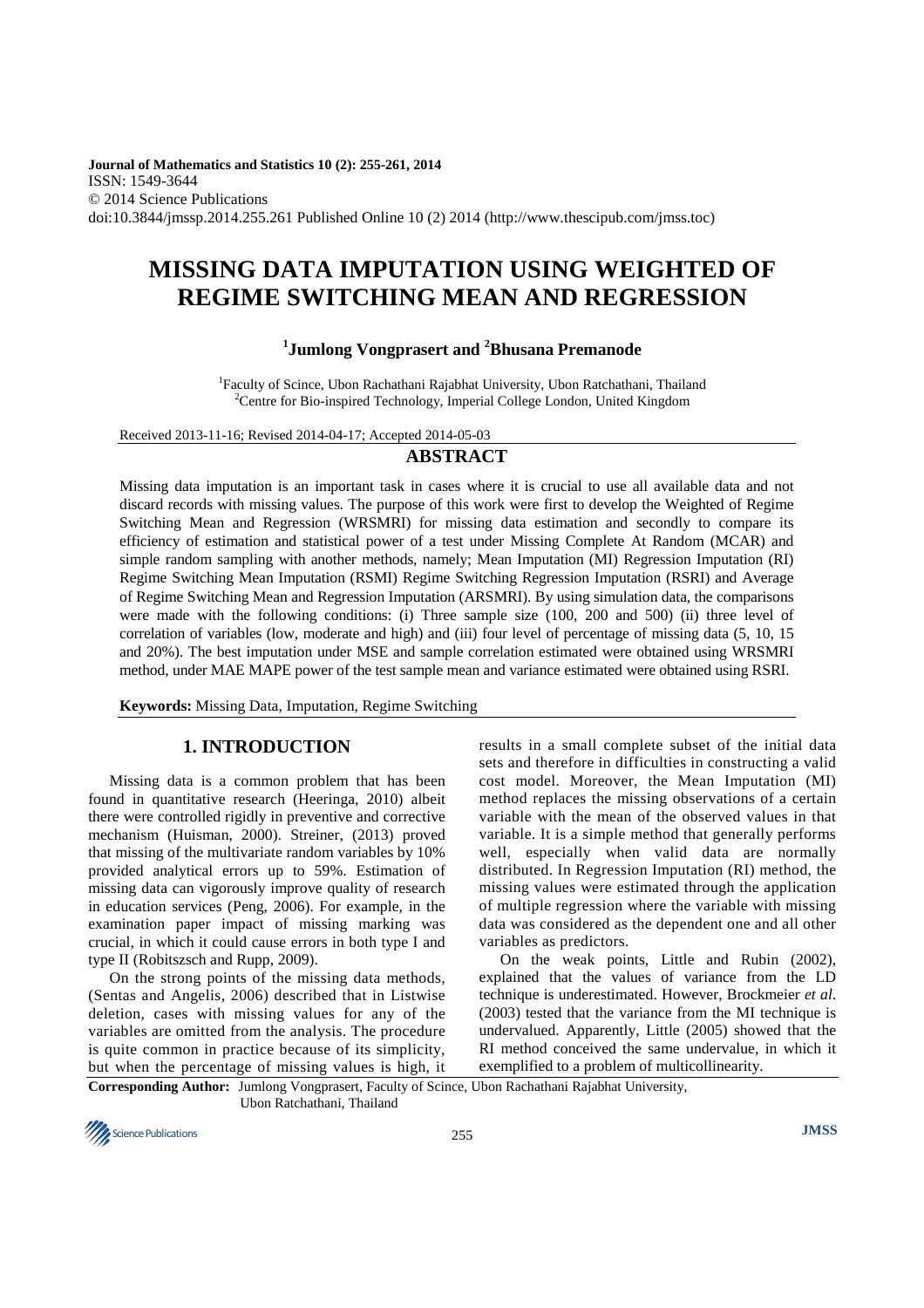This study presents a novel approach in recovery of missing data by employing Weighted of Regime Switching Mean and Regression (WRSMRI). The objectives of this study to compare its efficiency of estimation missing value estimation sample mean, sample variance, sample correlation and power of the test under both Missing Complete At Random (MCAR) and Simple Random Sampling (SRS) with another methods, namely; Mean Imputation (MI) Regression Imputation (RI) Regime Switching Mean Imputation (RSMI) Regime Switching Regression Imputation (RSRI) and Average of Regime Switching Mean and Regression Imputation (ARSMRI).

## **2. MATERIALS AND METHODS**

#### **2.1. Data Set**

In this section, we introduce and describe the data set:

- Three groups of population were simulated data by Monte Carlo technique with three level of correlation of variables (low  $\rho = 0.3$  moderate  $\rho = 0.5$  and high ρ = 0.7) (Chaimongkol, 2004; Heeringa, 2010; Little and Rubin, 2002; Viragoontavan, 2000) with size 10,000 units per group
- Sampling methods: We used Simple Random Sampling (SRS) with size with 100, 200 and 500 units. (Chaimongkol, 2004; Viragoontavan, 2000). The data set represented by  $y_1, y_2, ..., y_n$
- Missing data pattern: We generated missing data using Missing Complete at Random (MCAR) at 5 10 15 and 20% of the sample. (Viragoontavan, 2000). From completed data set we created missing data set by MCAR. The data set split into two groups: Completed data set  $y_1, y_2, ..., y_r$  and missing data set  $y_{r+1}, y_{r+2}, ..., y_n$

#### **2.2. Methods**

In this section, we introduce and describe the methods applied to impute the original incomplete data set and describe the imputation method used based on WRSMRI. The subsequent subsections are organized as follows. First, several general considerations are made to explain how the imputation methods have been implemented. Then, the five imputation techniques applied are described: MI RI RSMI RSRI and ARSMRI. Finally, the WRSMRI method to impute missing value is described together with statistical methods commonly used in methods accuracy evaluation.



#### **2.3. Regimes Switching Model**

Hamilton (2005) mentioned in a dramatic change in the behavior of a single variable  $y_t$ . Suppose that the typical historical behavior could be described with a first-order autoregression Equation 1:

$$
y_t = c_1 + \phi y_{t-1} + \varepsilon_t \tag{1}
$$

With  $\varepsilon$ ~N (0,  $\sigma^2$ ), which seemed to adequately describe the observed data for  $t = 1, 2, ..., t_0$ . Suppose that at date  $t_0$  there was a significant change in the average level of the series, so that we would instead wish to describe the data according to Equation 2:

$$
y_t = c_2 + \phi y_{t-1} + \varepsilon_t \tag{2}
$$

For  $t = t_0 + 1$ ,  $t_0 + 2,...$  This fix of changing the value of the intercept from  $c_1$  to  $c_2$  might help the model to get back on track with better forecasts, but it is rather unsatisfactory as a probability law that could have generated the data. We surely would not want to maintain that the change from  $c_1$  to  $c_2$  at date  $t_0$  was a deterministic event that anyone would have been able to predict with certainty looking ahead from date  $t = 1$ . Instead there must have been some imperfectly predictable forces that produced the change. Hence, rather than claim that expression (1) governed the data up to date  $t_0$  and (2) after that date, what we must have in mind is that there is some larger model encompassing them both Equation 3:

$$
y_t = c_{s_t} + \phi y_{t-1} + \varepsilon_t \tag{3}
$$

where,  $s_t$  is a random variable that, as a result of institutional changes, assume the value  $s_t = 1$  for  $t =$ 1,2,...,  $t_0$  and  $s_t = 2$  for  $t = t_0 + 1$ ,  $t_0 + 2$ ,... A complete description of the probability law governing the observed data would then require a probabilistic model of what caused the change from  $s_t = 1$  to  $s_t = 2$ . The simplest such specification is that  $s_t$  is the realization of a two-state Markov chain with Equation 4:

$$
\Pr(s_{t} = j|s_{t-1} = i, s_{t-2} = k,..., y_{t-1}, y_{t-2},...)
$$
  
= 
$$
\Pr(s_{t} = j|s_{t-1} = i) = p_{ij}
$$
 (4)

Assuming that we do not observe  $s_t$  directly, but only infer its operation through the observed behavior of  $y_t$ , the parameters necessary to fully describe the probability law governing  $y_t$  are then the variance of the Gaussian innovation  $\sigma^2$ , the autoregressive coefficient  $\phi$ , the two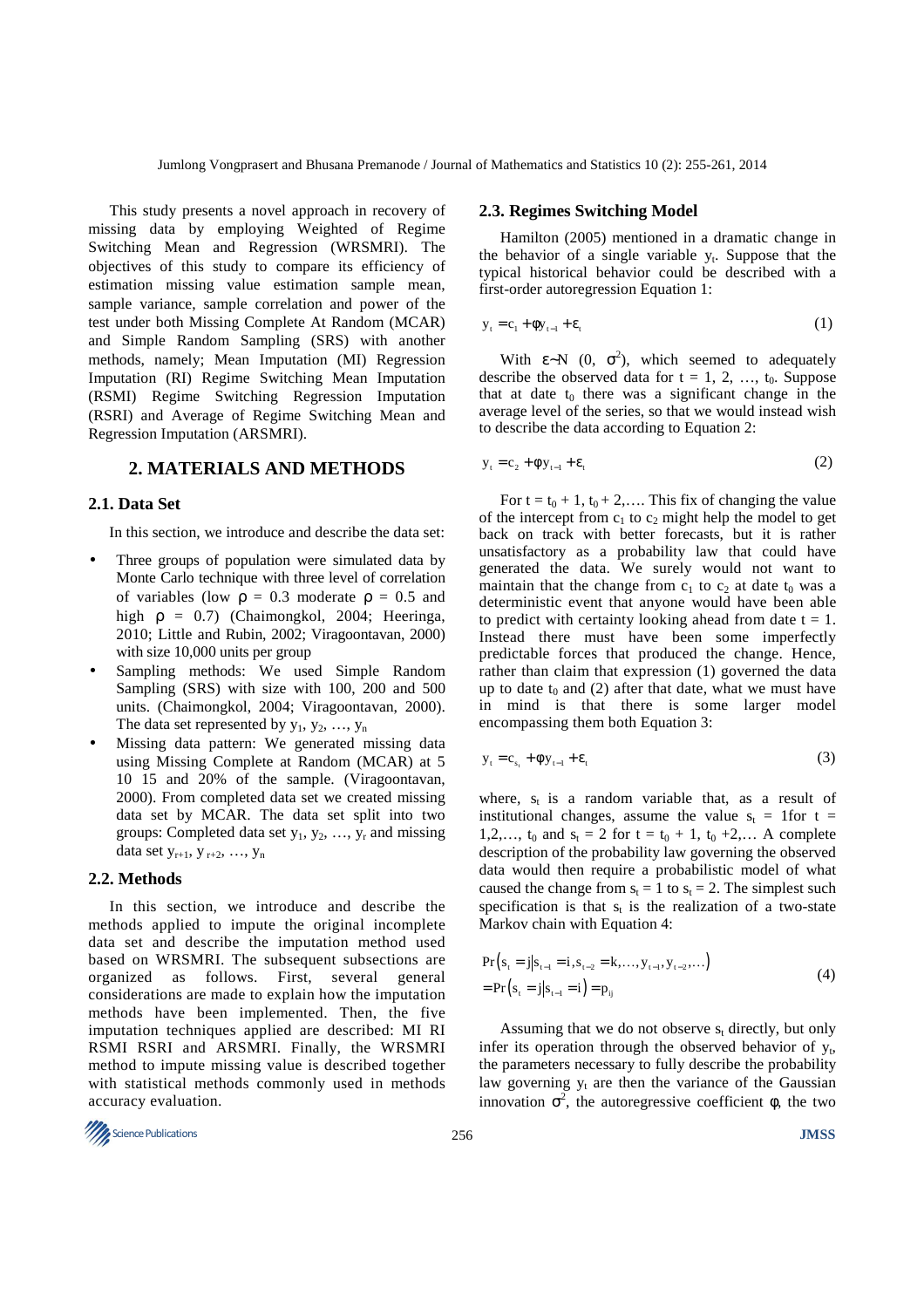intercepts  $c_1$  and  $c_2$  and the two state transition probabilities,  $p_{11}$  and  $p_{22}$ .

The specification in (4) assumes that the probability of a change in regime depends on the past only through the value of the most recent regime, though, as noted below, nothing in the approach described below precludes looking at more general probabilistic specifications. But the simple time-invariant Markov chain (4) seems the natural starting point and is clearly preferable to acting as if the shift from  $c_1$  to  $c_2$  be a deterministic event. Permanence of the shift would be represented by  $p_{22} = 1$ , though the Markov formulation invites the more general possibility that  $p_{22}$ <1. Certainly in the case of business cycles or financial crises, we know that the situation, though dramatic, is not permanent. Furthermore, if the regime change reflects a fundamental change in monetary or fiscal policy, the prudent assumption would seem to be to allow the possibility for it to change back again, suggesting that  $p_{22}$ <1 is often a more natural formulation for thinking about changes in regime than  $p_{22} = 1$ .

### **2.4. Missing Data Imputation Methods**

## **2.4.1. Mean Imputation (MI)**

In the general approach to mean imputation, the mean value of each non-missing variable is used to fill in missing values for all observations Equation 5:

$$
\hat{y}_j = \frac{1}{r} \sum_{i=1}^r y_i; j = r+1, r+2, \dots, n
$$
\n(5)

### **2.5. Regression Imputation (MI)**

The completed data set  $(y_1, x_1)$ ,  $(y_2, x_2)$ ,...,  $(y_r, x_r)$ used to construct regression equation for impute missing data by Equation 6:

 $\hat{y}_j = \hat{\beta}_0 + \hat{\beta}_1 x_j; r + 1 \le j \le n$  (6)

Where:

$$
\hat{\beta}_0 = \overline{y}_r - \hat{\beta}_1 \overline{x}_r
$$
\n
$$
\hat{\beta}_1 = \frac{\sum_{i=1}^r (x_i - \overline{x}_r)(y_i - \overline{y}_r)}{\sum_{i=1}^r (x_i - \overline{x}_r)^2}
$$
\n
$$
\overline{y}_r = \frac{1}{r} \sum_{i=1}^r y_i \overline{x}_r = \frac{1}{r} \sum_{i=1}^r x_i
$$

# Science Publications 257 **JMSS**

#### **2.6. Regime Switching Mean Imputation (RSMI)**

The mean value of each non-missing variable in each group is used to fill in missing values for all observations in group Equation 7:

$$
\overline{y}_{j_{s_t}} = \frac{\sum_{i=1}^{r_{s_t}} \overline{y}_{i_{s_t}}}{r_{s_t}}; s_t = 1, 2, \dots k; j = r + 1, r + 2, \dots, n
$$
\n(7)

## **2.7. Regime Switching Regression Imputation (RSRI)**

The completed data set in each group ( $y_{1st}$ ,  $x_{1st}$ ), ( $y_{2st}$ ,  $x_{2st})$ ,..., ( $y_{rst}$ ,  $x_{rst}$ ) used to construct regression equation for impute missing data in each group by Equation 8:

$$
\hat{y}_{j_{s_t}} = \hat{\beta}_0 + \hat{\beta}_1 x_{j_{s_t}}; s_t = 1, 2, \dots k; \ j = r + 1, r + 2, \dots, n
$$
 (8)

Where:

$$
\begin{aligned} \boldsymbol{\hat{\beta}}_{0s_t} &= \overline{\mathbf{y}}_{rs_t} - \boldsymbol{\hat{\beta}}_{ls_t}\overline{\mathbf{x}}_{rs_t} \\ \boldsymbol{\hat{\beta}}_{ls_t} &= \frac{\sum\limits_{i=1}^{s_t}\Bigl(\mathbf{x}_{is_t} - \overline{\mathbf{x}}_{rs_t}\Bigr)\Bigl(\mathbf{y}_{is_t} - \overline{\mathbf{y}}_{rs_t}\Bigr)}{\sum\limits_{i=1}^{s_t}\Bigl(\mathbf{x}_{is_t} - \overline{\mathbf{x}}_{rs_t}\Bigr)^2} \\ \overline{\mathbf{y}}_{rs_t} &= \frac{1}{rs_t}\sum\limits_{i=1}^{rs_t}\mathbf{y}_{is_t}\overline{\mathbf{x}}_{rs_t} = \frac{1}{rs_t}\sum\limits_{i=1}^{rs_t}\mathbf{x}_i \end{aligned}
$$

## **2.8. Average of Regime Switching Mean and Regression Imputation (ARSMRI)**

ARSMRI use average of (7) and (8) to impute missing data in each group by Equation 9:

$$
\overline{y}'_{i_{x_i}} = \frac{1}{2} (\overline{y}_{i_{x_i}} + \hat{y}_{i_{x_i}});
$$
  
s<sub>t</sub> = 1, 2,...k; j = r + 1, r + 2,...,n (9)

## **2.9. Weighted of Regime Switching Mean and Regression (WRSMRI)**

WRSMRI use weighted of (7) and (8) to impute missing data in each group by Equation 10:

$$
\hat{\mathbf{y}}'_{j_{s_i}} = \mathbf{w}_{j_{s_i}} \overline{\mathbf{y}}_{j_{s_i}} + (1 - \mathbf{w}_{j_{s_i}}) \hat{\mathbf{y}}_{j_{s_i}}
$$
\n
$$
\vdots, \mathbf{s}_t = 1, 2, \dots, k; \mathbf{j} = \mathbf{r} + 1, \mathbf{r} + 2, \dots, \mathbf{n}
$$
\n(10)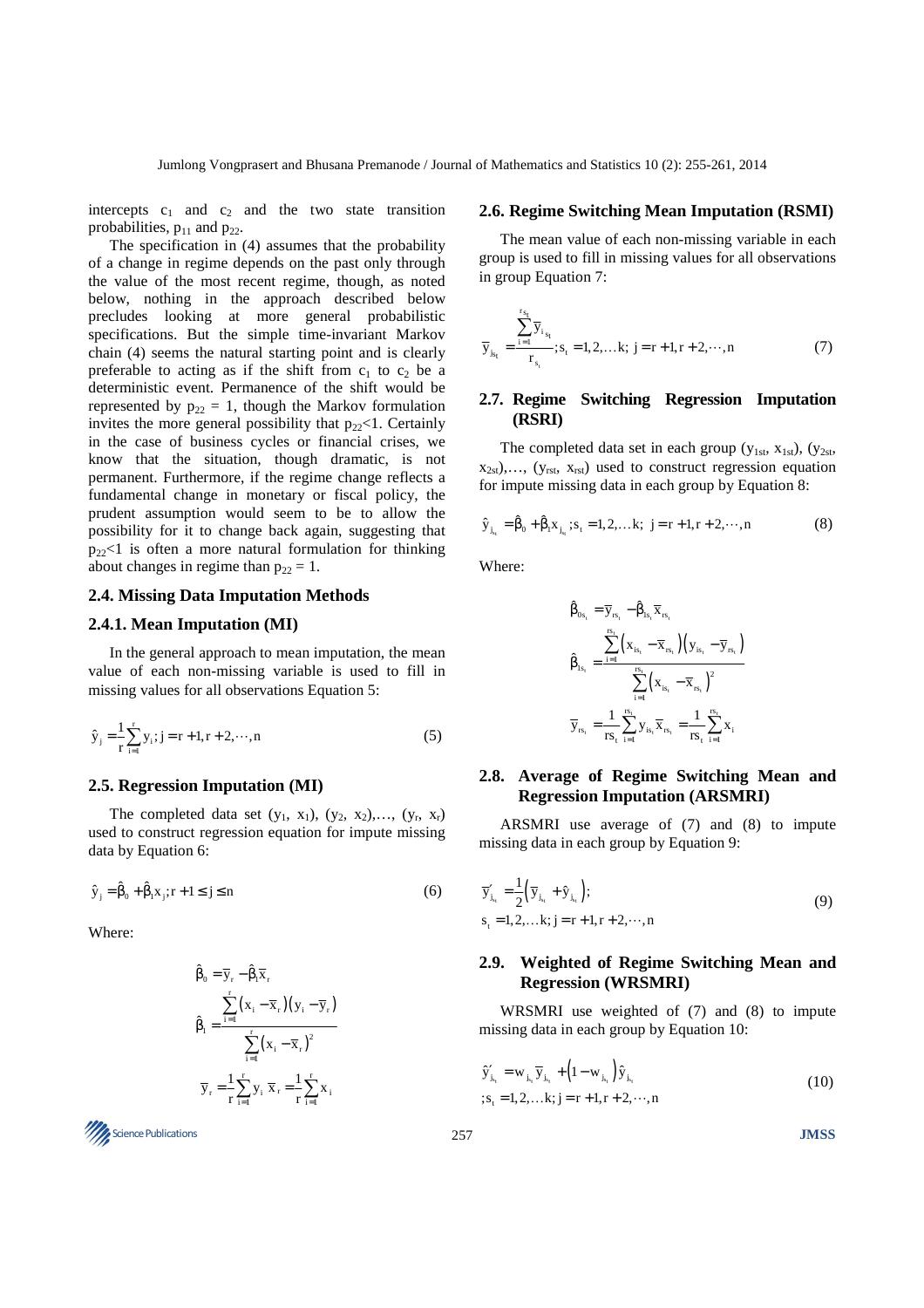Where:

$$
\mathbf{w}_{j_{s_t}} = \frac{\mathbf{Var}\left[\hat{\mathbf{y}}_{j_{s_t}}\right]}{\mathbf{Var}\left[\overline{\mathbf{y}}_{j_{s_t}}\right] + \mathbf{Var}\left[\hat{\mathbf{y}}_{j_{s_t}}\right]}
$$

## **2.10. Model Evaluation**

The accuracy of missing data imputation methods is evaluated by Mean Square Error (MSE), Mean Absolute Error (MAE), Mean Absolute Percentage Error (MAPE) and power of the test. To evaluate more precisely the difference in prognosis accuracy among the missing data imputation methods, mean square error of sample mean sample variance and sample correlation were evaluated.

## **3. RESULTS**

Missing data imputation methods: MI, RI, RSMI, RSRI, ARSMRI and WRSMRI were applied to impute missing data. The goal was to analyses the improvements in accuracy when different algorithms were applied to impute missing data values. **Table 1-3** indicates the average of MSE MAE and MAPE of imputation methods classified by sample sizes correlation levels and percentage of missing data respectively. **Table 4** indicates the average of MSE MAE and MAPE of imputation methods. **Table 5** indicates the average power of the test of imputation methods. **Table 6-8** indicates the average of MSE MAE and MAPE of sample mean variance and correlation of imputation methods classified by sample sizes correlation levels and percentage of missing data respectively. **Table 9** indicates the average of MSE MAE and MAPE of sample mean variance and correlation of imputation methods.

In terms of MSE WRSMRI outperformed in overall and at sample size 100 and 200, correlation low and high and percentage of missing data 5 15 and 20. RSRI outperformed at sample size 500, correlation moderate and percentage of missing data 10. In terms of MAE and MAPE RSRI outperformed. In terms of power of the test RSRI outperformed.

In terms of sample mean variance and correlation estimated WRSMRI outperformed when estimated sample correlation and RSRI outperformed when estimated sample mean and variance.

**Table 1.** Average MSE MAE MAPE of imputation methods classified by sample sizes.

|             |              | <b>Methods</b> |        |             |             |               |               |  |  |
|-------------|--------------|----------------|--------|-------------|-------------|---------------|---------------|--|--|
|             | Samples size | MI             | RI     | <b>RSMI</b> | <b>RSRI</b> | <b>ARSMRI</b> | <b>WRSMRI</b> |  |  |
| <b>MSE</b>  | 100          | 0.7259         | 0.5417 | 0.0575      | 0.0726      | 0.0450        | 0.0446        |  |  |
|             | 200          | 1.5061         | 1.1131 | 0.0580      | 0.0552      | 0.0456        | 0.0453        |  |  |
|             | 500          | 3.6584         | 2.6557 | 0.0584      | 0.0436      | 0.0461        | 0.0458        |  |  |
| <b>MAE</b>  | 100          | 0.1923         | 0.1648 | 0.1913      | 0.1601      | 0.1688        | 0.1681        |  |  |
|             | 200          | 0.1927         | 0.1638 | 0.1922      | 0.1612      | 0.1699        | 0.1694        |  |  |
|             | 500          | 0.1929         | 0.1631 | 0.1927      | 0.1621      | 0.1707        | 0.1703        |  |  |
| <b>MAPE</b> | 100          | 7.2688         | 6.2215 | 7.2298      | 6.0398      | 6.3781        | 6.5818        |  |  |
|             | 200          | 7.2843         | 6.1819 | 7.2650      | 6.0860      | 6.4224        | 6.4021        |  |  |
|             | 500          | 7.2942         | 6.1569 | 7.2861      | 6.1180      | 6.4521        | 6.4345        |  |  |

|             |                    | <b>Methods</b> |        |             |             |               |               |
|-------------|--------------------|----------------|--------|-------------|-------------|---------------|---------------|
| Method      | Correlation levels | MI             | RI     | <b>RSMI</b> | <b>RSRI</b> | <b>ARSMRI</b> | <b>WRSMRI</b> |
| <b>MSE</b>  | Low                | 1.9544         | 1.7978 | 0.0568      | 0.0844      | 0.0525        | 0.0525        |
|             | Moderate           | 1.9615         | 1.4855 | 0.0584      | 0.0449      | 0.0470        | 0.6074        |
|             | High               | 1.9744         | 1.0272 | 0.0587      | 0.0421      | 0.0371        | 0.0365        |
| <b>MAE</b>  | Low                | 0.1906         | 0.1830 | 0.1900      | 0.1800      | 0.1825        | 0.1824        |
|             | Moderate           | 0.1933         | 0.1687 | 0.1927      | 0.1657      | 0.1730        | 0.1777        |
|             | High               | 0.1940         | 0.1401 | 0.1935      | 0.1377      | 0.1539        | 0.1525        |
| <b>MAPE</b> | Low                | 7.2083         | 6.9142 | 7.1870      | 6.8014      | 6.9015        | 6.8960        |
|             | Moderate           | 7.3162         | 6.3778 | 7.2932      | 6.2624      | 6.5488        | 6.7234        |
|             | High               | 7.3228         | 5.2682 | 7.3007      | 5.1801      | 5.8021        | 5.7515        |

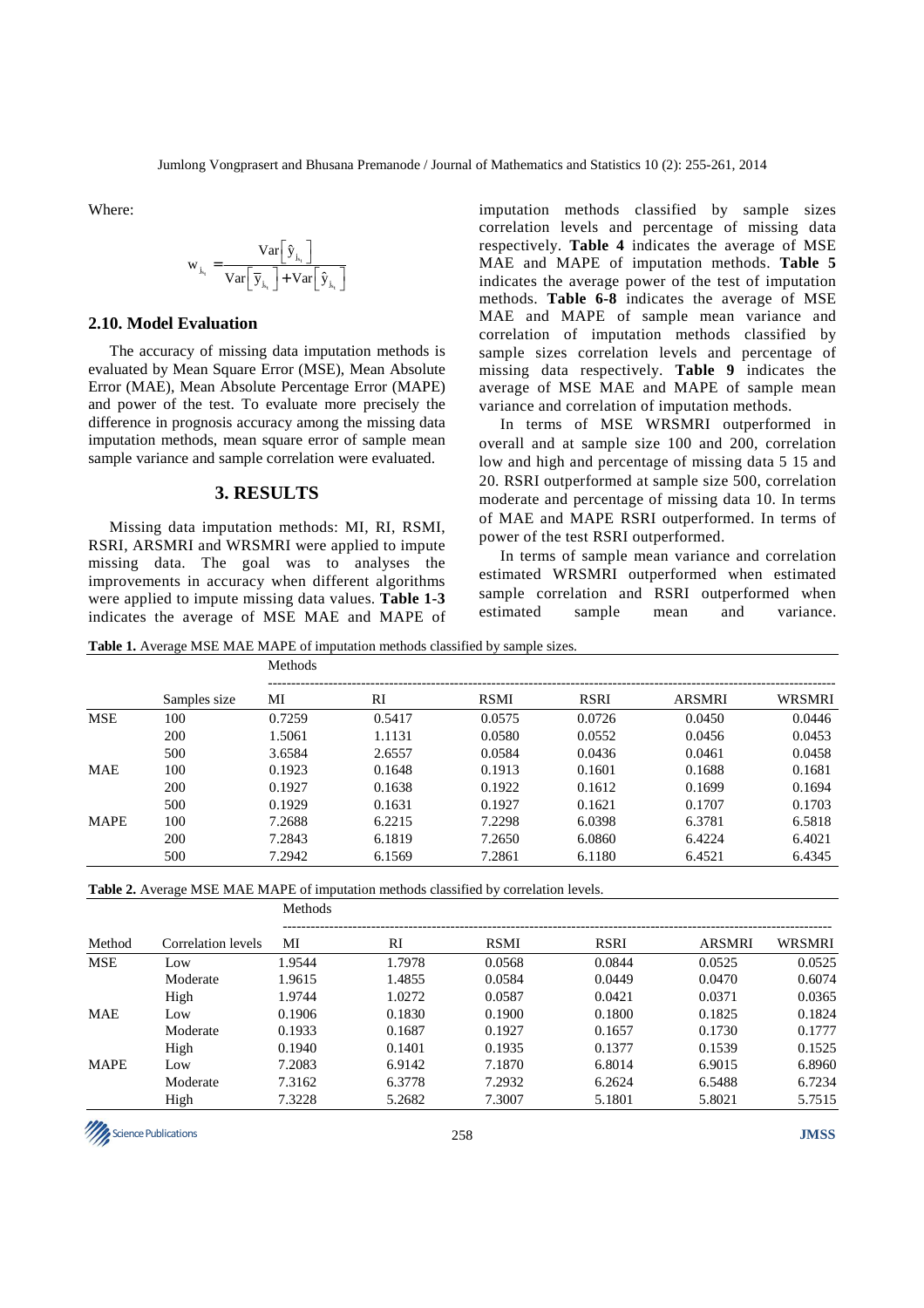|             |                               | Methods |        |             |             |               |               |
|-------------|-------------------------------|---------|--------|-------------|-------------|---------------|---------------|
| Method      | Percentage of<br>missing data | MI      | RI     | <b>RSMI</b> | <b>RSRI</b> | <b>ARSMRI</b> | <b>WRSMRI</b> |
| <b>MSE</b>  |                               | 0.7806  | 0.5694 | 0.0581      | 0.0737      | 0.0457        | 0.0456        |
|             | 10                            | 1.5577  | 1.1363 | 0.0579      | 0.0589      | 0.0455        | 0.0459        |
|             | 15                            | 2.4012  | 1.7654 | 0.0580      | 0.0498      | 0.0455        | 0.0444        |
|             | 20                            | 3.1142  | 2.2762 | 0.0579      | 0.0462      | 0.0454        | 0.0450        |
| <b>MAE</b>  | 5                             | 0.1929  | 0.1641 | 0.1923      | 0.1617      | 0.1702        | 0.1700        |
|             | 10                            | 0.1925  | 0.1638 | 0.1919      | 0.1610      | 0.1697        | 0.1704        |
|             | 15                            | 0.1926  | 0.1639 | 0.1921      | 0.1609      | 0.1697        | 0.1676        |
|             | 20                            | 0.1924  | 0.1639 | 0.1919      | 0.1609      | 0.1696        | 0.1687        |
| <b>MAPE</b> |                               | 7.2911  | 6.1930 | 7.2691      | 6.1028      | 6.4322        | 6.4234        |
|             | 10                            | 7.2791  | 6.1809 | 7.2558      | 6.0755      | 6.4121        | 6.4401        |
|             | 15                            | 7.2836  | 6.1857 | 7.2620      | 6.0739      | 6.4150        | 6.3331        |
|             | 20                            | 7.2760  | 6.1874 | 7.2544      | 6.0729      | 6.4107        | 6.3773        |

## **Table 3.** Average MSE MAE MAPE of imputation methods classified by percentage of missing data

## **Table 4.** Average MSE MAE MAPE of imputation methods

|             | <b>Methods</b> |        |             |             |        |        |  |  |  |  |
|-------------|----------------|--------|-------------|-------------|--------|--------|--|--|--|--|
|             | MI             | RI     | <b>RSMI</b> | <b>RSRI</b> | ARSMRI | WRSMRI |  |  |  |  |
| <b>MSE</b>  | .9634          | 1.4368 | 0.058       | 0.0571      | 0.0455 | 0.0453 |  |  |  |  |
| <b>MAE</b>  | 0.1926         | 0.1639 | 0.192       | 0.1611      | 0.1698 | 0.1692 |  |  |  |  |
| <b>MAPE</b> | 7.2824         | 6.1868 | 7.2603      | 6.0813      | 6.4175 | 6.3965 |  |  |  |  |

#### **Table 5.** Average power of the test of imputation methods

|                            |          | Methods |        |             |             |               |               |  |
|----------------------------|----------|---------|--------|-------------|-------------|---------------|---------------|--|
|                            |          | MI      | RI     | <b>RSMI</b> | <b>RSRI</b> | <b>ARSMRI</b> | <b>WRSMRI</b> |  |
| Samples size               | 100      | 0.9103  | 0.9369 | 0.9105      | 0.9375      | 0.9263        | 0.9265        |  |
|                            | 200      | 0.9207  | 0.9514 | 0.9207      | 0.9520      | 0.9390        | 0.9394        |  |
|                            | 500      | 0.9323  | 0.9615 | 0.9323      | 0.9617      | 0.9494        | 0.9497        |  |
| Correlation levels         | Low      | 0.7713  | 0.8520 | 0.7715      | 0.8534      | 0.8185        | 0.8193        |  |
|                            | Moderate | 0.9920  | 0.9977 | 0.9920      | 0.9978      | 0.9962        | 0.9962        |  |
|                            | High     | 1.0000  | 1.0000 | 1.0000      | 1.0000      | 1.0000        | 1.0000        |  |
| Percentage of missing data | 5        | 0.9332  | 0.9438 | 0.9332      | 0.9438      | 0.9389        | 0.9389        |  |
|                            | 10       | 0.9258  | 0.9474 | 0.9258      | 0.9476      | 0.9380        | 0.9230        |  |
|                            | 15       | 0.9157  | 0.9529 | 0.9158      | 0.9536      | 0.9380        | 0.9573        |  |
|                            | 20       | 0.9097  | 0.9555 | 0.9098      | 0.9566      | 0.9380        | 0.9386        |  |
| Total                      |          | 0.9212  | 0.9211 | 0.9499      | 0.9504      | 0.9382        | 0.9385        |  |

**Table 6.** Average MSE of sample mean variance and correlation of imputation methods classified by sample sizes Methods

| Method      | Samples size | MI       | <b>RI</b> | <b>RSMI</b> | <b>RSRI</b> | ARSMRI   | <b>WRSMRI</b> |
|-------------|--------------|----------|-----------|-------------|-------------|----------|---------------|
| Mean        | 100          | 0.000063 | 0.000063  | 0.000062    | 0.000045    | 0.000049 | 0.000048      |
|             | 200          | 0.000031 | 0.000031  | 0.000031    | 0.000022    | 0.000024 | 0.000024      |
|             | 500          | 0.000012 | 0.000012  | 0.000012    | 0.000009    | 0.000010 | 0.000010      |
| Variance    | 100          | 0.000074 | 0.000043  | 0.000073    | 0.000041    | 0.000063 | 0.000062      |
|             | 200          | 0.000069 | 0.000039  | 0.000069    | 0.000038    | 0.000059 | 0.000059      |
|             | 500          | 0.000066 | 0.000037  | 0.000066    | 0.000036    | 0.000057 | 0.000057      |
| Correlation | 100          | 0.002514 | 0.001474  | 0.002469    | 0.001203    | 0.000694 | 0.000676      |
|             | 200          | 0.001975 | 0.001053  | 0.001956    | 0.000925    | 0.000351 | 0.000341      |
|             | 500          | 0.001634 | 0.000806  | 0.001627    | 0.000759    | 0.000144 | 0.000138      |

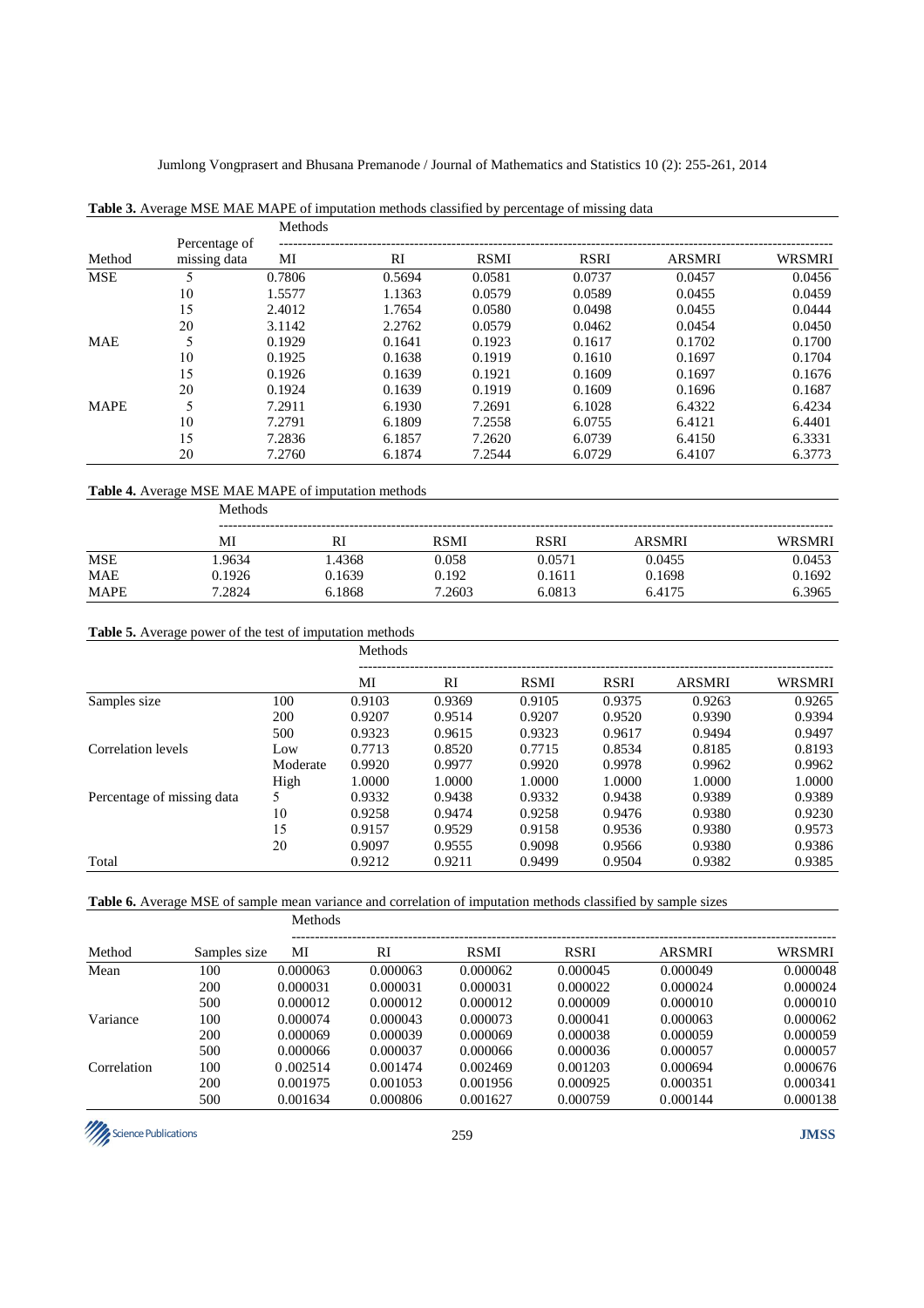|                   |                    | Methods  |          |             |             |          |          |  |  |
|-------------------|--------------------|----------|----------|-------------|-------------|----------|----------|--|--|
| <b>Statistics</b> | Correlation levels | MI       | RI       | <b>RSMI</b> | <b>RSRI</b> | ARSMRI   | WRSMRI   |  |  |
| Mean              | Low                | 0.000035 | 0.000044 | 0.000034    | 0.000031    | 0.000032 | 0.000032 |  |  |
|                   | Moderate           | 0.000035 | 0.000037 | 0.000035    | 0.000026    | 0.000028 | 0.000028 |  |  |
|                   | High               | 0.000036 | 0.000026 | 0.000036    | 0.000018    | 0.000023 | 0.000022 |  |  |
| Variance          | Low                | 0.000067 | 0.000056 | 0.000067    | 0.000054    | 0.000063 | 0.000063 |  |  |
|                   | Moderate           | 0.000071 | 0.000041 | 0.000070    | 0.000040    | 0.000061 | 0.000061 |  |  |
|                   | High               | 0.000072 | 0.000022 | 0.000071    | 0.000021    | 0.000055 | 0.000053 |  |  |
| Correlation       | Low                | 0.001169 | 0.001235 | 0.001160    | 0.000991    | 0.000575 | 0.000572 |  |  |
|                   | Moderate           | 0.001938 | 0.001249 | 0.001918    | 0.001097    | 0.000398 | 0.000394 |  |  |
|                   | High               | 0.003015 | 0.000849 | 0.002974    | 0.000799    | 0.000216 | 0.000189 |  |  |

**Table 7.** Average of MSE of sample mean variance and correlation of imputation methods classified by correlation levels

**Table 8.** Average of MSE of sample mean variance and correlation of imputation methods classified by percentage of missing data

|                   | Percentage of<br>missing data | Methods  |          |             |             |               |          |  |
|-------------------|-------------------------------|----------|----------|-------------|-------------|---------------|----------|--|
| <b>Statistics</b> |                               | МI       | RI       | <b>RSMI</b> | <b>RSRI</b> | <b>ARSMRI</b> | WRSMRI   |  |
| Mean              | 5                             | 0.000016 | 0.000013 | 0.000016    | 0.0000120   | 0.000012      | 0.000012 |  |
|                   | 10                            | 0.000028 | 0.000026 | 0.000028    | 0.0000210   | 0.000022      | 0.000022 |  |
|                   | 15                            | 0.000046 | 0.000046 | 0.000046    | 0.0000320   | 0.000036      | 0.000035 |  |
|                   | 20                            | 0.000053 | 0.000061 | 0.000052    | 0.0000380   | 0.000041      | 0.000041 |  |
| Variance          |                               | 0.000011 | 0.000007 | 0.000011    | 0.0000060   | 0.000009      | 0.000009 |  |
|                   | 10                            | 0.000043 | 0.000026 | 0.000042    | 0.0000260   | 0.000037      | 0.000037 |  |
|                   | 15                            | 0.000085 | 0.000004 | 0.000084    | 0.0000440   | 0.000072      | 0.000071 |  |
|                   | 20                            | 0.000146 | 0.000082 | 0.000145    | 0.0000790   | 0.000125      | 0.000123 |  |
| Correlation       |                               | 0.000423 | 0.000233 | 0.000419    | 0.0002140   | 0.000162      | 0.000161 |  |
|                   | 10                            | .001183  | 0.000676 | 0.001170    | 0.0005970   | 0.000310      | 0.000304 |  |
|                   | 15                            | 0.002646 | 0.000946 | 0.002617    | 0.0011910   | 0.000513      | 0.000497 |  |
|                   | 20                            | 0.004073 | 0.002232 | 0.004026    | .0001913    | 0.000624      | 0.000600 |  |

**Table 9.** Average of MSE MAE MAPE of sample mean variance and correlation

|                   | --------- |          |             |          |               |          |  |  |  |  |  |
|-------------------|-----------|----------|-------------|----------|---------------|----------|--|--|--|--|--|
| <b>Statistics</b> | MI        | RI       | <b>RSMI</b> | RSRI     | <b>ARSMRI</b> | WRSMRI   |  |  |  |  |  |
| Mean              | 0.000035  | 0.000036 | 0.000035    | 0.000025 | 0.000028      | 0.000027 |  |  |  |  |  |
| Variance          | 0.000070  | 0.000040 | 0.000069    | 0.000038 | 0.000060      | 0.000059 |  |  |  |  |  |
| Correlation       | 0.002041  | 0.001111 | 0.002017    | 0.000962 | 0.000397      | 0.000385 |  |  |  |  |  |

# **4. CONCLUSION**

**Methods** 

We applied six imputation methods to treat the problem of missing data. We reviewed and provided technical details of the different methods used included MI RI RSMI RSRI ARSMRI and WRSMRI.

As depicted in **Table 1-9**, all imputation methods led to an improvement in prediction accuracy, as measured by MSE MAE MAPE Power of the test MSE for sample mean variance and correlation estimated. The best imputation under MSE and sample correlation estimated were obtained using WRSMRI method, under MAE MAPE power of the test sample mean and variance estimated were obtained using RSRI.

After the text edit has been completed, the paper is ready for the template. Duplicate the template file by using the Save As command. In this newly created file, highlight all of the contents and import your prepared text file. You are now ready to style your paper.

## **5. REFERENCES**

Brockmeier, L.L., J.D. Kromrey and C.V. Hines, 2003. Nonrandomly missing data in multiple regression analysis: An empirical comparison of ten missing data treatments. Multiple Linear Regress. Viewpoints, 29: 8-29.